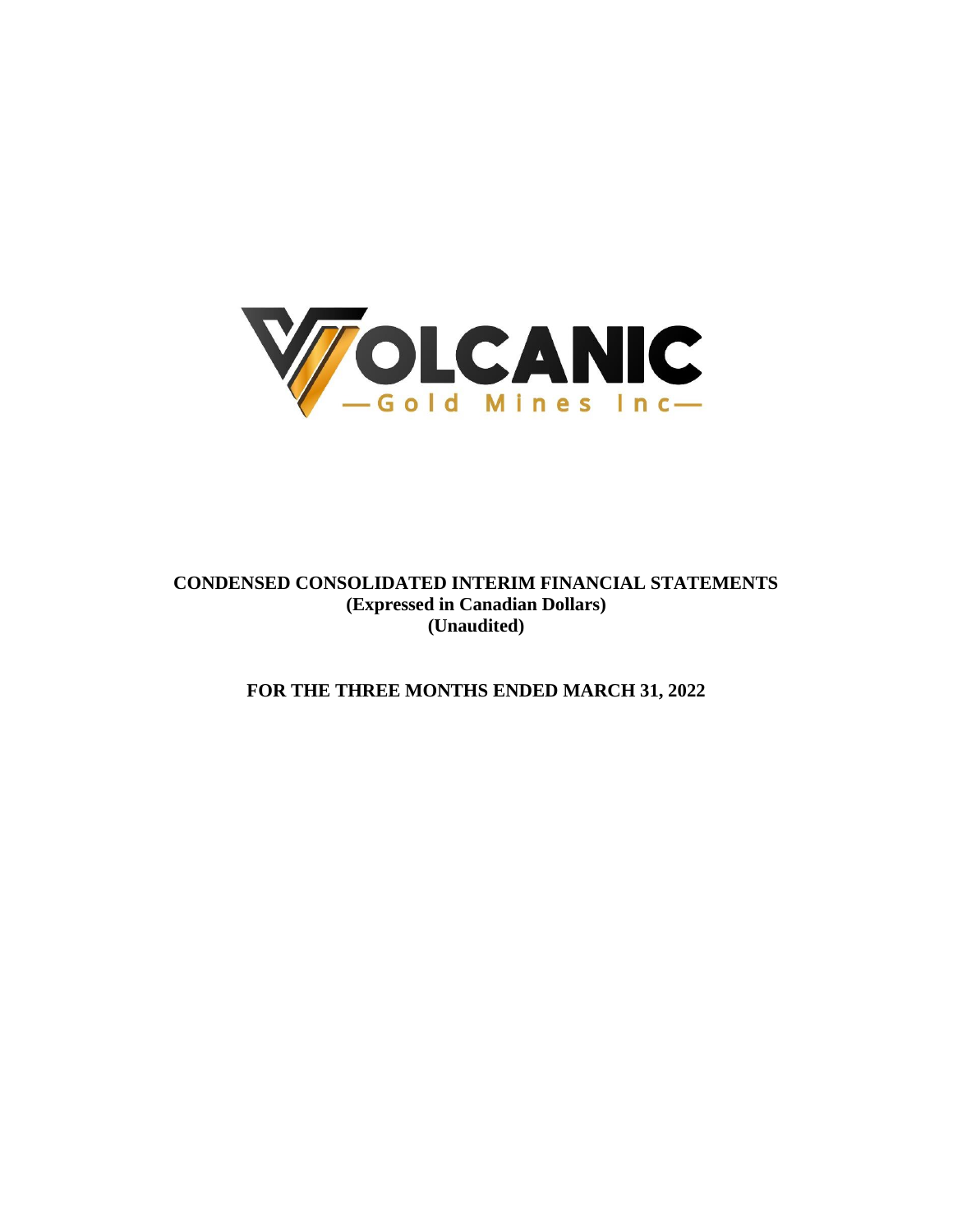# **NOTICE OF NO AUDITOR REVIEW OF CONDENSED CONSOLIDATED INTERIM FINANCIAL STATEMENTS**

In accordance with National Instrument 51-102 of the Canadian Securities Administrators, the Company discloses that its external auditors have not reviewed the unaudited condensed consolidated interim financial statements for the three months ended March 31, 2022. These financial statements have been prepared by management and approved by the Audit Committee and the Board of Directors of the Company.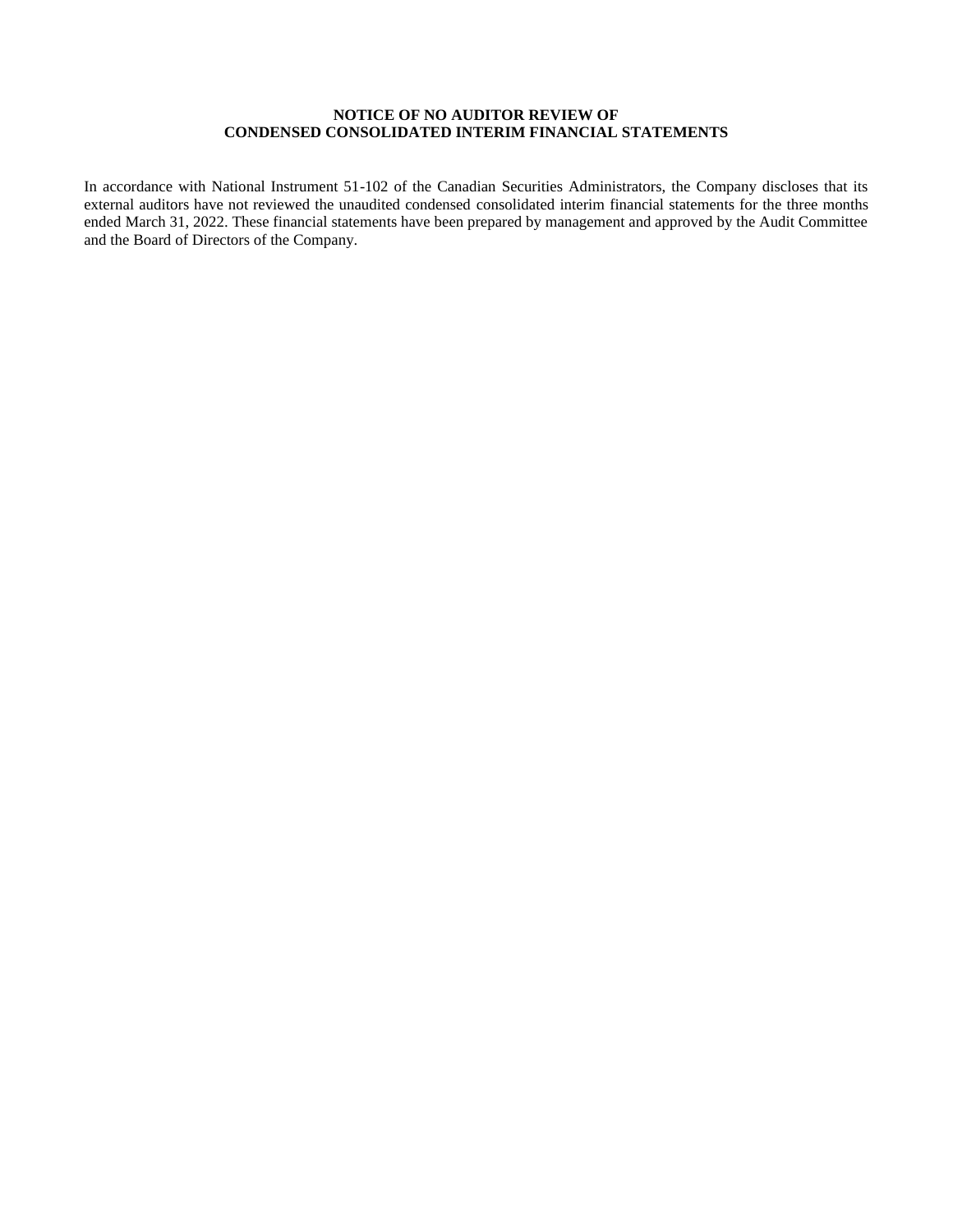**VOLCANIC GOLD MINES INC.**

CONDENSED CONSOLIDATED INTERIM STATEMENTS OF FINANCIAL POSITION (UNAUDITED) (Expressed in Canadian Dollars)

|                                                   | March 31,                | December 31,    |
|---------------------------------------------------|--------------------------|-----------------|
|                                                   | 2022                     | 2021            |
| <b>ASSETS</b>                                     |                          |                 |
| <b>Current</b>                                    |                          |                 |
| Cash                                              | \$<br>7,392,317          | \$<br>8,224,420 |
| Receivables (Note 8)                              | 16,806                   | 14,672          |
| Prepaid expenses and deposits (Note 8)            | 50,330                   | 48,480          |
| Exploration advances (Note 8)                     |                          | 5,271           |
| Total current assets                              | 7,459,453                | 8,292,843       |
| Non-current                                       |                          |                 |
| Long-term deposits (Note 8)                       | 61,000                   | 61,000          |
| Equipment (Note 4)                                | 166,680                  | 166,948         |
| Mineral properties (Note 6)                       | 100,000                  | 100,000         |
| Total non-current assets                          | 327,680                  | 327,948         |
|                                                   | \$<br>7,787,133          | \$<br>8,620,791 |
| <b>LIABILITIES AND SHAREHOLDERS' EQUITY</b>       |                          |                 |
| <b>Current</b>                                    |                          |                 |
| Accounts payable and accrued liabilities (Note 8) | $\mathsf{\$}$<br>187,105 | \$<br>253,094   |
| Total liabilities                                 | 187,105                  | 253,094         |
| <b>Shareholders' equity</b>                       |                          |                 |
| Share capital (Note 9)                            | 25,142,339               | 25,140,089      |
| Other equity reserves (Note 9)                    | 3,407,186                | 3,554,643       |
| Deficit                                           | (20,773,086)             | (20, 150, 624)  |
| Equity attributed to shareholders of the Company  | 7,776,439                | 8,544,108       |
| Non-controlling interest (Note 5)                 | (176, 411)               | (176, 411)      |
| Total shareholders' equity                        | 7,600,028                | 8,367,697       |
|                                                   | \$<br>7,787,133          | \$<br>8,620,791 |

Approved and authorized by the Board on May 26, 2022.

| "Simon Ridgway" | Jirector. | <i>"Scott Ackerman</i> " | Director |
|-----------------|-----------|--------------------------|----------|
| Simon Ridgway   |           | Scott Ackerman           |          |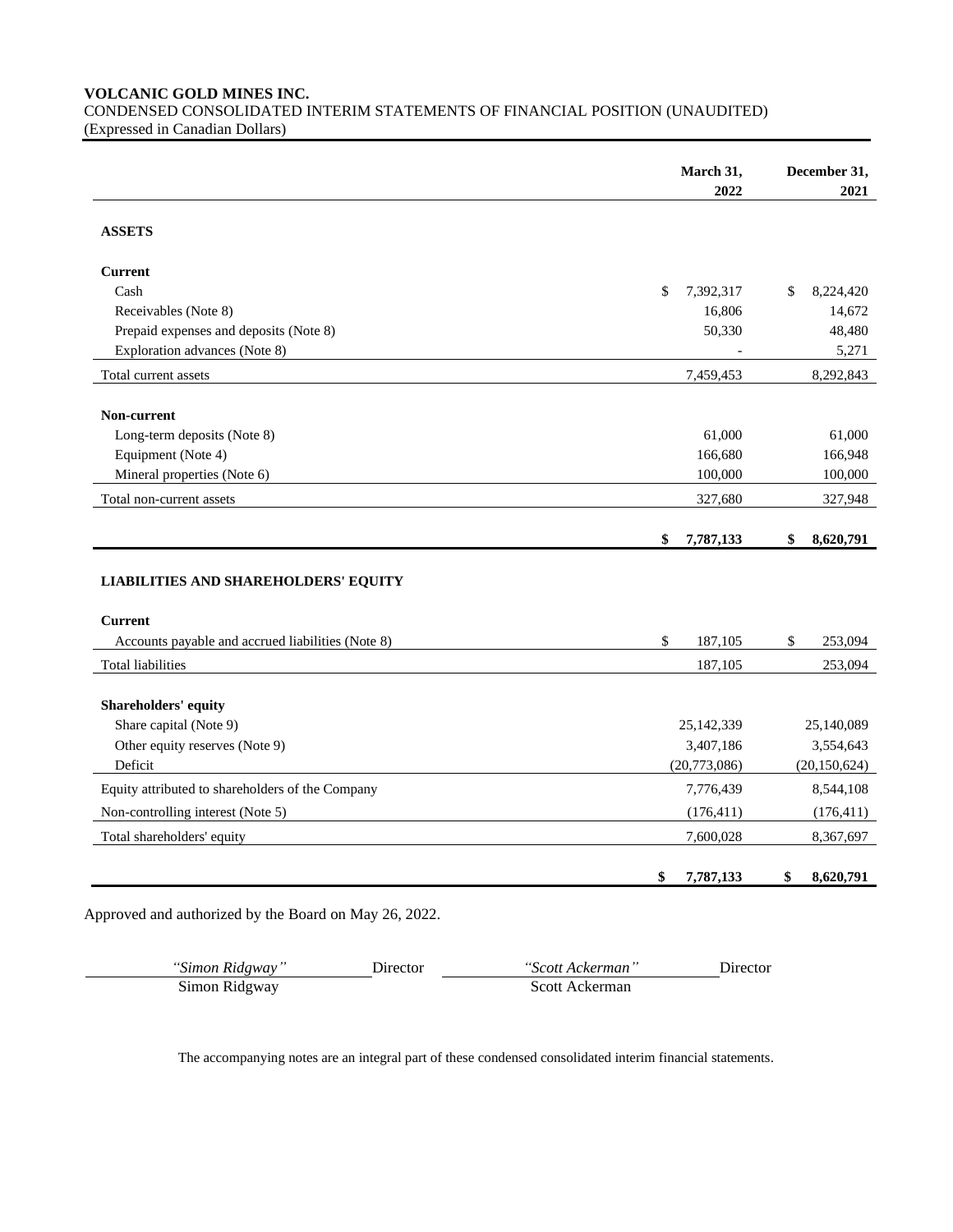# **VOLCANIC GOLD MINES INC.**

CONDENSED CONSOLIDATED INTERIM STATEMENTS OF LOSS AND COMPREHENSIVE LOSS (UNAUDITED) (Expressed in Canadian Dollars)

|                                                                          | Three months ended March 31, |            |    |              |
|--------------------------------------------------------------------------|------------------------------|------------|----|--------------|
|                                                                          |                              | 2022       |    | 2021         |
| <b>Exploration expenditures</b> (Notes 7 and 8)                          | \$                           | 661,031    | \$ | 410,887      |
| General and administrative expenses                                      |                              |            |    |              |
| Consulting and management fees (Note 8)                                  |                              | 18,000     |    | 18,000       |
| Depreciation (Note 4)                                                    |                              | 10,842     |    | 3,076        |
| Office and administration (Note 8)                                       |                              | 19,438     |    | 17,618       |
| Salaries and benefits (Note 8)                                           |                              | 30,820     |    | 23,907       |
| Share-based payments (Notes 8 and 10)                                    |                              |            |    | 518,545      |
| Shareholder communications (Note 8)                                      |                              | 12,460     |    | 36,792       |
| Transfer agent and regulatory fees (Note 8)                              |                              | 8,967      |    | 12,297       |
| Travel (Note 8)                                                          |                              | 4,905      |    | 664          |
|                                                                          |                              | 105,432    |    | 630,899      |
| Loss before other items                                                  |                              | (766, 463) |    | (1,041,786)  |
| Other items                                                              |                              |            |    |              |
| Interest and other income                                                |                              | 6,408      |    | 10,249       |
| Foreign exchange loss                                                    |                              | (9,712)    |    | (474)        |
| Loss on disposal of equipment                                            |                              | (152)      |    |              |
| Loss and comprehensive loss for the period                               | \$                           | (769, 919) | \$ | (1,032,011)  |
| Basic and diluted loss per common share                                  |                              | \$(0.02)   |    | \$(0.02)     |
| Weighted average number of common shares outstanding – basic and diluted |                              | 45,546,127 |    | 44, 457, 276 |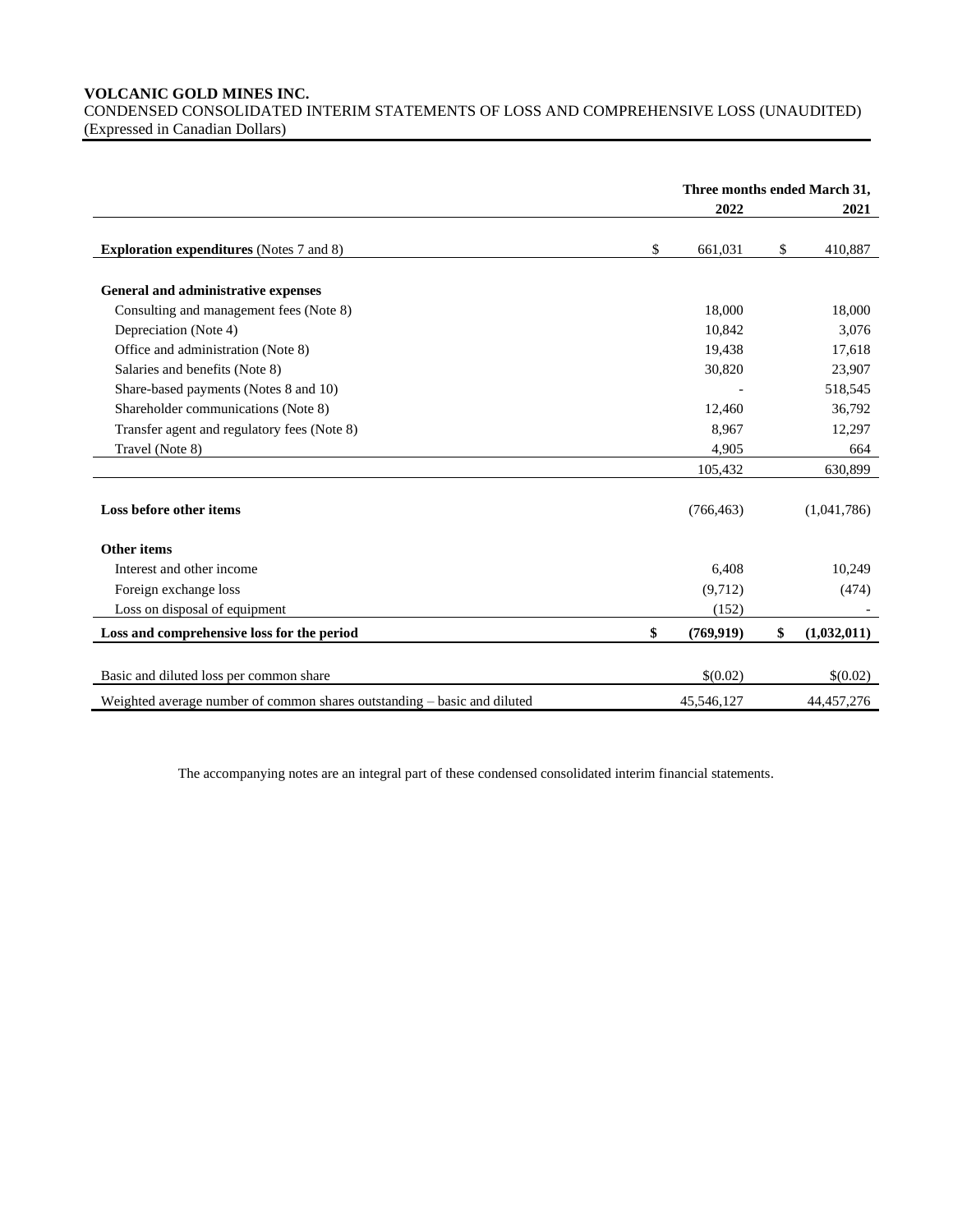# **VOLCANIC GOLD MINES INC.** CONDENSED CONSOLIDATED INTERIM STATEMENTS OF CASH FLOWS (UNAUDITED) (Expressed in Canadian Dollars)

|                                             | Three months ended March 31, |    |             |
|---------------------------------------------|------------------------------|----|-------------|
|                                             | 2022                         |    | 2021        |
| <b>CASH FLOWS FROM OPERATING ACTIVITIES</b> |                              |    |             |
| Loss for the period                         | \$<br>(769, 919)             | \$ | (1,032,011) |
| Item not affecting cash:                    |                              |    |             |
| Depreciation                                | 10,842                       |    | 3,076       |
| Share-based payments                        |                              |    | 518,545     |
| Loss on disposal of equipment               | 152                          |    |             |
| Non-cash working capital item changes:      |                              |    |             |
| Amounts receivable                          | (2,134)                      |    | 10,452      |
| Prepaid expenses and deposits               | (1,850)                      |    | (64, 944)   |
| <b>Exploration</b> advances                 | 5,271                        |    | 378         |
| Accounts payable and accrued liabilities    | (65,989)                     |    | 25,971      |
| Net cash used in operating activities       | (823, 627)                   |    | (538, 533)  |
| <b>FINANCING ACTIVITIES</b>                 |                              |    |             |
| Net proceeds from issuance of common shares | 2,250                        |    | 99,780      |
| Net cash provided by financing activities   | 2,250                        |    | 99,780      |
|                                             |                              |    |             |
| <b>INVESTING ACTIVITIES</b>                 |                              |    |             |
| Purchase of equipment                       | (31, 456)                    |    | (168,950)   |
| Proceeds on disposal of equipment           | 20,730                       |    |             |
| Net cash used in investing activities       | (10, 726)                    |    | (168,950)   |
| Change in cash for the period               | (832, 103)                   |    | (607,703)   |
| Cash, beginning of period                   | 8,224,420                    |    | 11,719,530  |
| Cash, end of period                         | \$<br>7,392,317              | \$ | 11,111,827  |

Supplemental cash flow information (Note 14)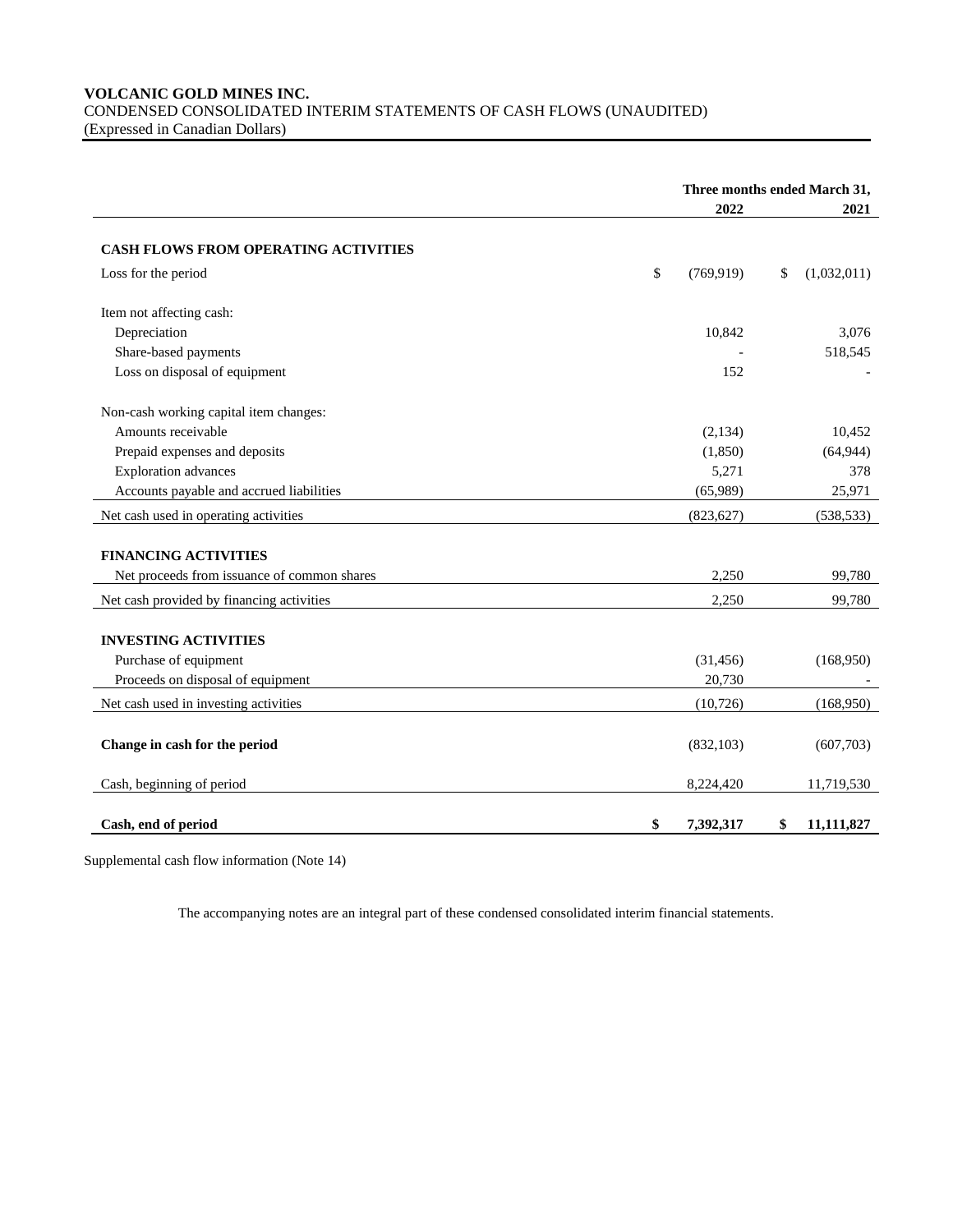# **VOLCANIC GOLD MINES INC.**

CONDENSED CONSOLIDATED INTERIM STATEMENTS OF CHANGES IN SHAREHOLDERS' EQUITY (UNAUDITED) For the three months ended March 31, 2022 and 2021

(Expressed in Canadian Dollars)

| Equity attributed to shareholders of the Company                                                   |                                         |              |                                                              |                                          |                 |                                                      |                                 |                  |
|----------------------------------------------------------------------------------------------------|-----------------------------------------|--------------|--------------------------------------------------------------|------------------------------------------|-----------------|------------------------------------------------------|---------------------------------|------------------|
|                                                                                                    | <b>Number</b><br>of<br>common<br>shares | Amount       | <b>Warrants</b><br>and<br>compensation<br>options<br>reserve | <b>Share-based</b><br>payment<br>reserve | <b>Deficit</b>  | <b>Total equity</b><br>attributed to<br>shareholders | Non-<br>controlling<br>interest | <b>Total</b>     |
| Balance, December 31, 2020                                                                         | 44,267,480                              | \$24,691,346 | \$1,655,427                                                  | \$1,458,521                              | \$(15,907,035)  | 11,898,259<br>\$                                     | \$(176, 411)                    | 11,721,848<br>S. |
| Loss for the period                                                                                | ÷                                       |              |                                                              | $\overline{\phantom{a}}$                 | (1,032,011)     | (1,032,011)                                          |                                 | (1,032,011)      |
| Warrants exercised<br>Transfer of other equity reserve on                                          | 332,600                                 | 99,780       |                                                              |                                          |                 | 99,780                                               |                                 | 99,780           |
| exercise of warrants                                                                               |                                         | 55,962       | (55,962)                                                     |                                          |                 |                                                      |                                 |                  |
| Share-based payments                                                                               |                                         |              |                                                              | 518,545                                  |                 | 518,545                                              |                                 | 518,545          |
| Balance, March 31, 2021                                                                            | 44,600,080                              | 24,847,088   | 1,599,465                                                    | 1,977,066                                | (16,939,046)    | 11,484,573                                           | (176, 411)                      | 11,308,162       |
| Loss for the period                                                                                |                                         |              |                                                              |                                          | (3,368,032)     | (3,368,032)                                          |                                 | (3,368,032)      |
| Warrants exercised                                                                                 | 943,630                                 | 283,089      |                                                              |                                          |                 | 283,089                                              |                                 | 283,089          |
| Transfer of other equity reserve on<br>exercise of warrants<br>Fair value of expired and forfeited |                                         | 9,912        | (9,912)                                                      |                                          |                 |                                                      |                                 |                  |
| options                                                                                            |                                         |              | ٠                                                            | (156, 454)                               | 156,454         |                                                      |                                 |                  |
| Share-based payments                                                                               |                                         |              |                                                              | 144,478                                  |                 | 144,478                                              |                                 | 144,478          |
| Balance, December 31, 2021                                                                         | 45,543,710                              | 25,140,089   | 1,589,553                                                    | 1,965,090                                | (20, 150, 624)  | 8,544,108                                            | (176, 411)                      | 8,367,697        |
| Loss for the period                                                                                | $\overline{\phantom{a}}$                |              |                                                              |                                          | (769, 919)      | (769, 919)                                           |                                 | (769, 919)       |
| Warrants exercised<br>Fair value of expired and forfeited                                          | 7,500                                   | 2,250        |                                                              |                                          |                 | 2,250                                                |                                 | 2,250            |
| options                                                                                            |                                         |              |                                                              | (147, 457)                               | 147,457         |                                                      |                                 |                  |
| Balance, March 31, 2022                                                                            | 45,543,710                              | \$25,142,339 | \$1,589,553                                                  | \$1,817,633                              | \$ (20,773,086) | 7,776,439<br>Я                                       | \$(176, 411)                    | 7,600,028        |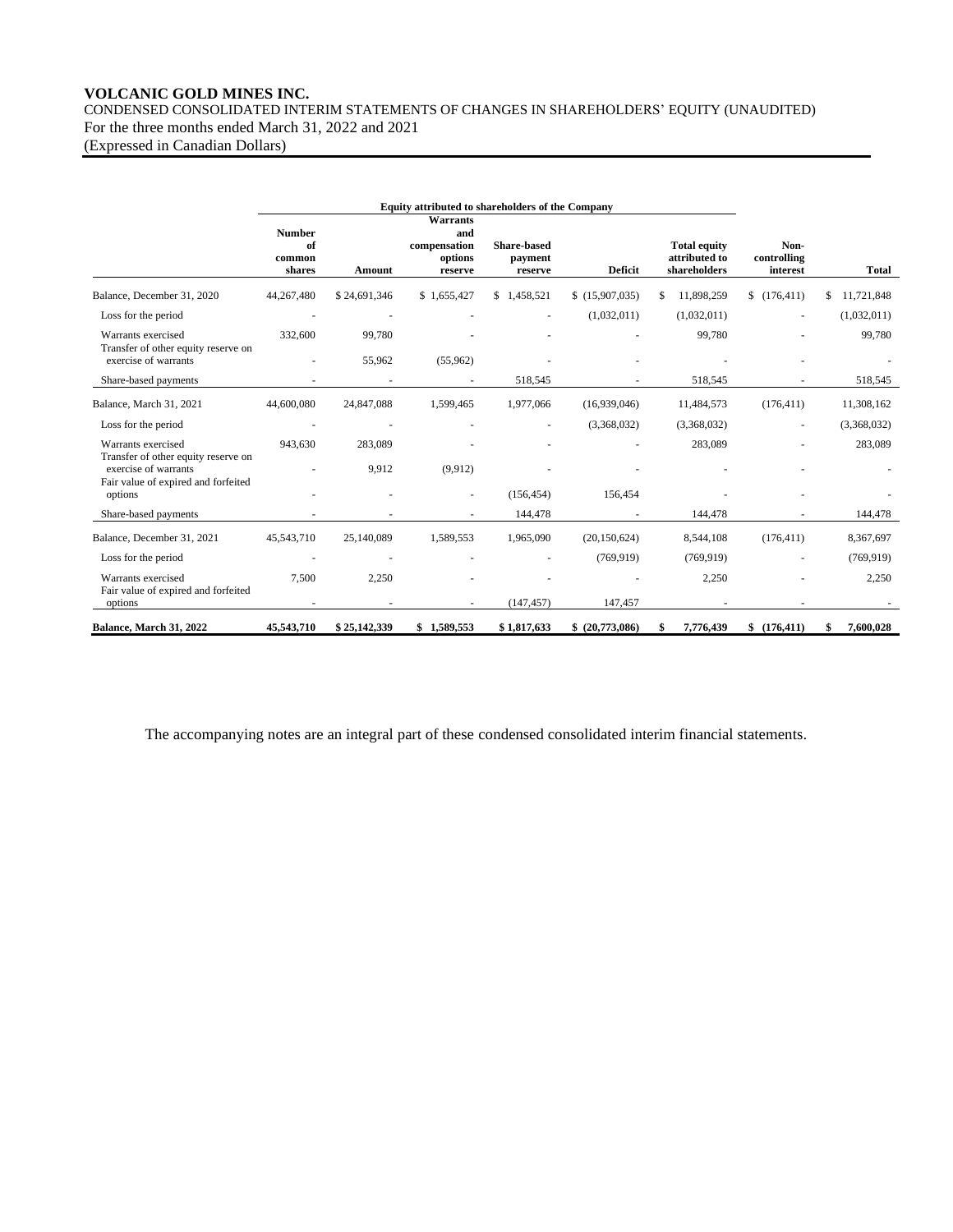## **1. NATURE AND CONTINUANCE OF OPERATIONS**

Volcanic Gold Mines Inc. is a publicly traded company incorporated under the British Columbia Corporations Act on April 25, 2007. The Company together with its subsidiaries (collectively referred to as the "Company") is principally engaged in acquisition and exploration of resource properties. The Company currently trades under the symbol "VG" on the TSX Venture Exchange.

The head office, principal address and records office of the Company are located at 200 Burrard Street, Suite 650, Vancouver, British Columbia, V6C 3L6, Canada.

These condensed consolidated interim financial statements have been prepared in accordance with International Financial Reporting Standards ("IFRS") with the assumption that the Company will be able to realize its assets and discharge its liabilities in the normal course of business rather than through a process of forced liquidation. The Company has incurred losses from inception and, despite a strong current working capital position, does not currently have the financial resources to sustain operations in the long-term. While the Company has been successful in obtaining its required funding in the past, there is no assurance that such future financing will be available or be available on favorable terms. Management believes the Company has sufficient current working capital to operate for at least the next year at the current level of operations.

At the time these condensed consolidated interim financial statements were prepared, the COVID-19 pandemic continued to cause significant disruptions to the global economy and increased volatility in the global financial markets. While the COVID-19 pandemic has not significantly impacted the Company's operations during the current period, the extent to which COVID-19 may adversely impact the Company's business and financing opportunities going forward will depend on future developments such as the geographic spread of the disease, the duration of the outbreak, travel restrictions and social distancing at the properties, business closures or business disruptions, and the effectiveness of actions taken in Canada, and other countries to contain and treat the disease.

# **2. BASIS OF PREPARATION**

## **Statement of compliance**

These condensed consolidated interim financial statements are prepared in accordance with International Accounting Standard ("IAS") 34 *Interim Financial Reporting* under IFRS issued by the International Accounting Standards Board ("IASB"). These condensed consolidated interim financial statements follow the same accounting policies and methods of application as the most recent annual consolidated financial statements of the Company. These condensed consolidated interim financial statements do not contain all of the information required for full annual financial statements. Accordingly, these condensed consolidated interim financial statements should be read in conjunction with the Company's most recent annual consolidated financial statements, which were prepared in accordance with IFRS as issued by the IASB.

## **Basis of Measurement**

These condensed consolidated interim financial statements have been prepared on the historical cost basis except for certain financial instruments, which are measured at fair value. In addition, these condensed consolidated interim financial statements have been prepared using the accrual basis of accounting, except for cash flow information.

The condensed consolidated interim financial statements are presented in Canadian dollars ("CAD").

The preparation of condensed consolidated interim financial statements in compliance with IFRS requires management to make certain critical accounting estimates. It also requires management to exercise judgment in applying the Company's accounting policies. The areas involving a higher degree of judgment of complexity, or areas where assumptions and estimates are significant to the condensed consolidated interim financial statements are disclosed in Note 3.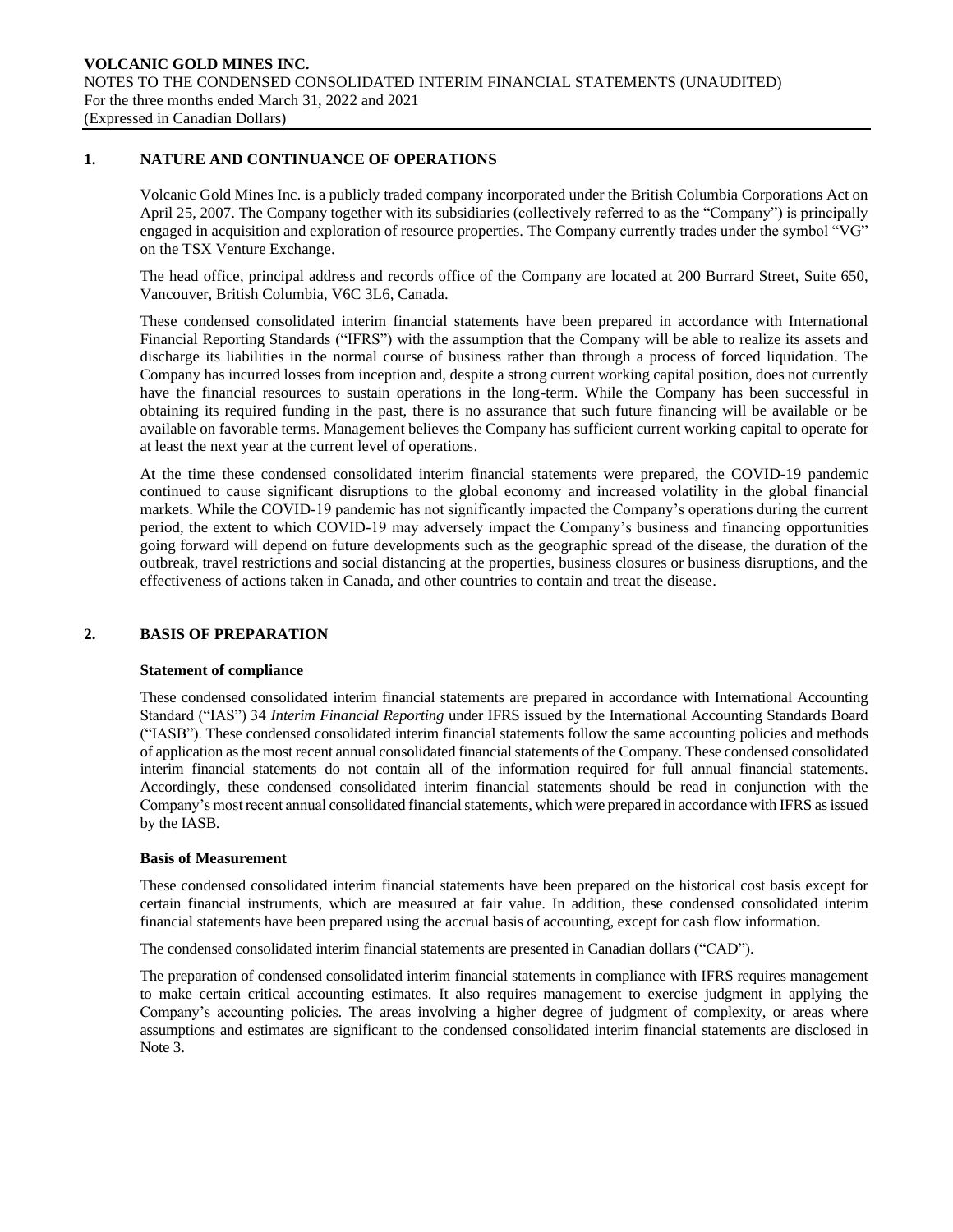## **2. BASIS OF PREPARATION** (cont'd)

## **Basis of Consolidation**

These condensed consolidated interim financial statements include the accounts of the Company and its subsidiaries. A subsidiary is an entity in which the Company has control, directly or indirectly, where control is defined as the power to govern the financial and operating policies of an enterprise so as to obtain benefits from its activities. All intercompany transactions and balances have been eliminated on consolidation.

Details of the Company's principal subsidiary as at March 31, 2022 is as follows:

|                         |                               | Ownership     |                           |
|-------------------------|-------------------------------|---------------|---------------------------|
| <b>Name</b>             | <b>Place of incorporation</b> | $\frac{0}{0}$ | <b>Principal activity</b> |
| Recursos del Golfo S.A. | Guatemala                     | 100%          | Exploration company       |

## **Foreign Currency Translation**

The functional currency is the currency of the primary economic environment in which the entity operations and has been determined for each entity within the Company. The functional currency for all entities within the corporate group is the Canadian dollar. The functional currency determinations were conducted through an analysis of the consideration factors identified in International Accounting Standards ("IAS") 21, *The Effects of Changes in Foreign Exchange Rates*.

Transactions in currencies other than the Canadian dollar are recorded at exchange rates prevailing on the dates of the transactions. At the end of each reporting period, the monetary assets and liabilities of the Company that are denominated in foreign currencies are translated at the rate of exchange at the statement of financial position date while non-monetary assets and liabilities are translated at historical rates. Revenues and expenses are translated at the exchange rates approximating those in effect on the date of the transactions. Exchange gains and losses arising on translation are included in the statement of loss and comprehensive loss.

# **3. CRITICAL ACCOUNTING ESTIMATES AND JUDGMENTS**

The Company makes estimates and assumptions about the future that affect the reported amounts of assets and liabilities. Estimates and judgments are continually evaluated based on historical experience and other factors, including expectations of future events that are believed to be reasonable under the circumstances. In the future, actual experience may differ from these estimates and assumptions.

The effect of a change in an accounting estimate is recognized prospectively by including it in profit or loss in the period of the change, if the change affects that period only, or in the period of the change and future periods, if the change affects both.

The key areas of judgment applied in the preparation of the condensed consolidated interim financial statements that could result in a material adjustment to the carrying amounts of assets and liabilities are as follows:

a) The application of the Company's accounting policy for mineral property expenditures requires judgment in determining whether it is likely that future economic benefits will flow to the Company.

Assets or cash-generating units are evaluated at each reporting date to determine whether there are any indications of impairment. The Company considers both internal and external sources of information when making the assessment of whether there are indications of impairment for the Company's mineral property assets.

In respect of costs incurred for its investment in mineral property assets, management has determined there are no indicators of impairment. Management uses several criteria in its assessments of economic recoverability and probability of future economic benefit, including geologic and metallurgic information, economics assessment/ studies, accessible facilities and existing permits.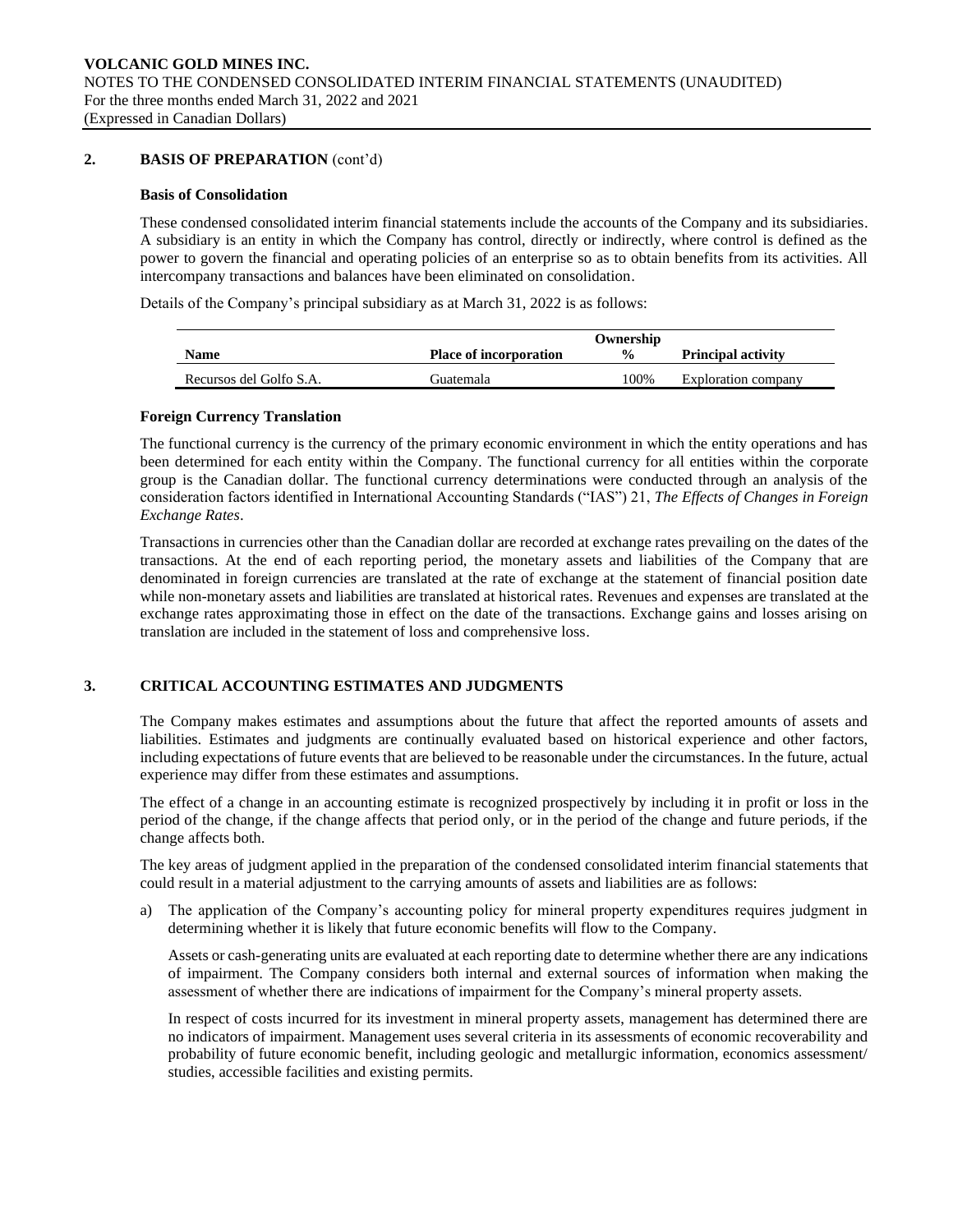# **3. CRITICAL ACCOUNTING ESTIMATES AND JUDGMENTS** (cont'd)

- b) Although the Company has taken steps to verify title to mineral properties in which it has an interest, these procedures do not guarantee the Company's title. Such properties may be subject to prior agreements or transfers and title may be affected by undetected defects.
- c) Although the Company has taken steps to identify any decommissioning liabilities related to mineral properties in which it has an interest, there may be unidentified decommissioning liabilities present.

The key estimates applied in the preparation of the condensed consolidated interim financial statements that could result in a material adjustment to the carrying amounts of assets and liabilities are as follows:

- a) The Company may be subject to income tax in several jurisdictions and significant judgment is required in determining the provision for income taxes. During the ordinary course of business and on dispositions of mineral property or interests therein, there are transactions and calculations for which the ultimate tax determination is uncertain. As a result, the Company recognizes tax liabilities based on estimates of whether additional taxes and interest will be due. This assessment relies on estimates and assumptions and may involve a series of judgments about future events, and interpretation of tax law. To the extent that the final tax outcome of these matters is different than the amounts recorded, such differences will impact income tax expense in the period in which such determination is made.
- b) In estimating the fair value of share-based payments, using the Black-Scholes option pricing model, management is required to make certain assumptions and estimates. Changes in assumptions used to estimate fair value could result in materially different results.

|                                 |              | <b>Furniture</b> |              |     |                 |               |              |
|---------------------------------|--------------|------------------|--------------|-----|-----------------|---------------|--------------|
|                                 | Computer     | and              | <b>Field</b> |     |                 |               |              |
|                                 | equipment    | equipment        | equipment    |     | <b>Vehicles</b> |               | <b>Total</b> |
| Cost                            |              |                  |              |     |                 |               |              |
| Balance, December 31, 2020      | \$<br>11,628 | \$               | \$           | \$  | $\overline{a}$  | $\mathsf{\$}$ | 11,628       |
| <b>Additions</b>                | 6.888        | 2,562            |              |     | 186,155         |               | 195,605      |
| Balance, December 31, 2021      | 18,516       | 2,562            |              |     | 186,155         |               | 207,233      |
| <b>Additions</b>                |              |                  | 31,456       |     |                 |               | 31,456       |
| Disposals                       | (2,060)      |                  |              |     | (24, 567)       |               | (26,627)     |
| Balance, March 31, 2022         | \$<br>16,456 | \$<br>2,562      | \$<br>31,456 | \$  | 161,588         | \$            | 212,062      |
|                                 |              |                  |              |     |                 |               |              |
| <b>Accumulated amortization</b> |              |                  |              |     |                 |               |              |
| Balance, December 31, 2020      | \$<br>10,767 | \$               | \$           | -\$ |                 | \$            | 10,767       |
| Charge for period               | 1,551        | 256              |              |     | 27,711          |               | 29,518       |
| Balance, December 31, 2021      | 12,318       | 256              |              |     | 27,711          |               | 40,285       |
| Charge for period               | 583          | 173              | 1,966        |     | 8,120           |               | 10,842       |
| Recaptured amortization         | (2,060)      |                  |              |     | (3,685)         |               | (5,745)      |
| Balance, March 31, 2022         | \$<br>10,841 | \$<br>429        | \$<br>1,966  | \$  | 32,146          | \$            | 45,382       |
|                                 |              |                  |              |     |                 |               |              |
| <b>Carrying amounts</b>         |              |                  |              |     |                 |               |              |
| At December 31, 2021            | \$<br>6,198  | \$<br>2,306      | \$           | \$  | 158,444         | \$            | 166,948      |
| At March 31, 2022               | \$<br>5,615  | \$<br>2,133      | \$<br>29,490 | \$  | 129,442         | \$            | 166,680      |

# **4. EQUIPMENT**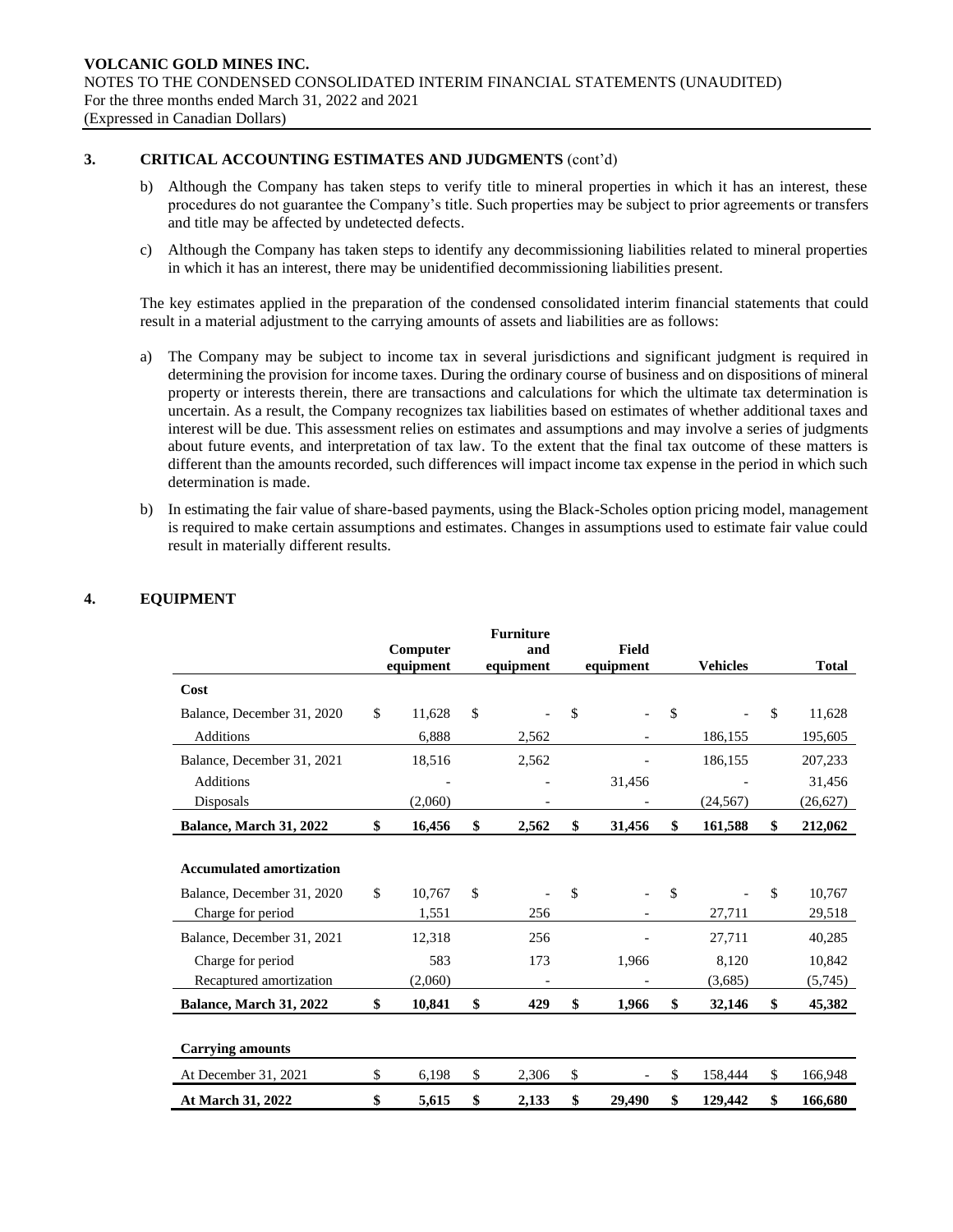# **5. NON-CONTROLLING INTEREST**

Non-controlling interests ("NCI"s) in the net assets of consolidated subsidiaries are identified separately from the Company's equity therein. Total comprehensive loss of the Company's subsidiary is attributed to the equity holders of the Company and to the non-controlling interests even if this results in the non-controlling interest having a deficit balance.

The Company adjusts the non-controlling interest by attributing a proportionate amount of the subsidiaries net identifiable assets. The Company also adjusts other comprehensive loss to reflect the new ownership interest. These adjustments are also recognized in equity.

For the period ended March 31, 2022, 25% of the net assets of the Company's consolidated subsidiary, Guiord SA ("Guiord"), were attributable to its non-controlling interest. The value of the NCI at March 31, 2022 was a deficiency of \$176,411 (December 31, 2021: \$176,411). There was no income or loss allocated to NCI during the periods ended March 31, 2022 and 2021.

## **6. MINERAL PROPERTIES**

Capitalized acquisition costs as of March 31, 2022 consist of \$100,000 (December 31, 2021: \$100,000) relating to its Guatemalan mineral property interests.

## **Holly and Banderas Properties - Guatemala**

In May 2020, the Company signed an agreement whereby it has been granted by Radius Gold Inc. ("Radius") the exclusive option (the "Option") to acquire a 60% interest in the Holly and Banderas gold-silver properties in Guatemala (the "Properties"). The Company may exercise the Option by raising a minimum \$3.0 million (completed on July 27, 2020) and spending US\$7.0 million on exploration of the Properties within 48 months from the date drilling permits for the properties are granted (granted in March 2021). An initial US\$1.0 million must be spent on exploration within 12 months of receiving the required drill permits (incurred), including a minimum 3,000 metres of drilling (completed). The Company also made a cash payment of \$100,000 to Radius during the 2020 fiscal year which was recorded as a mineral property acquisition cost. Upon exercise of the Option, the Company will enter into a standard 60/40 joint venture with Radius in order to further develop the properties.

The Company also has the exclusive right for 24 months following the execution of the Option to evaluate the other property interests of Radius in eastern Guatemala and to enter into an agreement to acquire an interest in any of such other properties on reasonable mutually agreed upon terms.

The Company and Radius have one common director, namely, Simon Ridgway.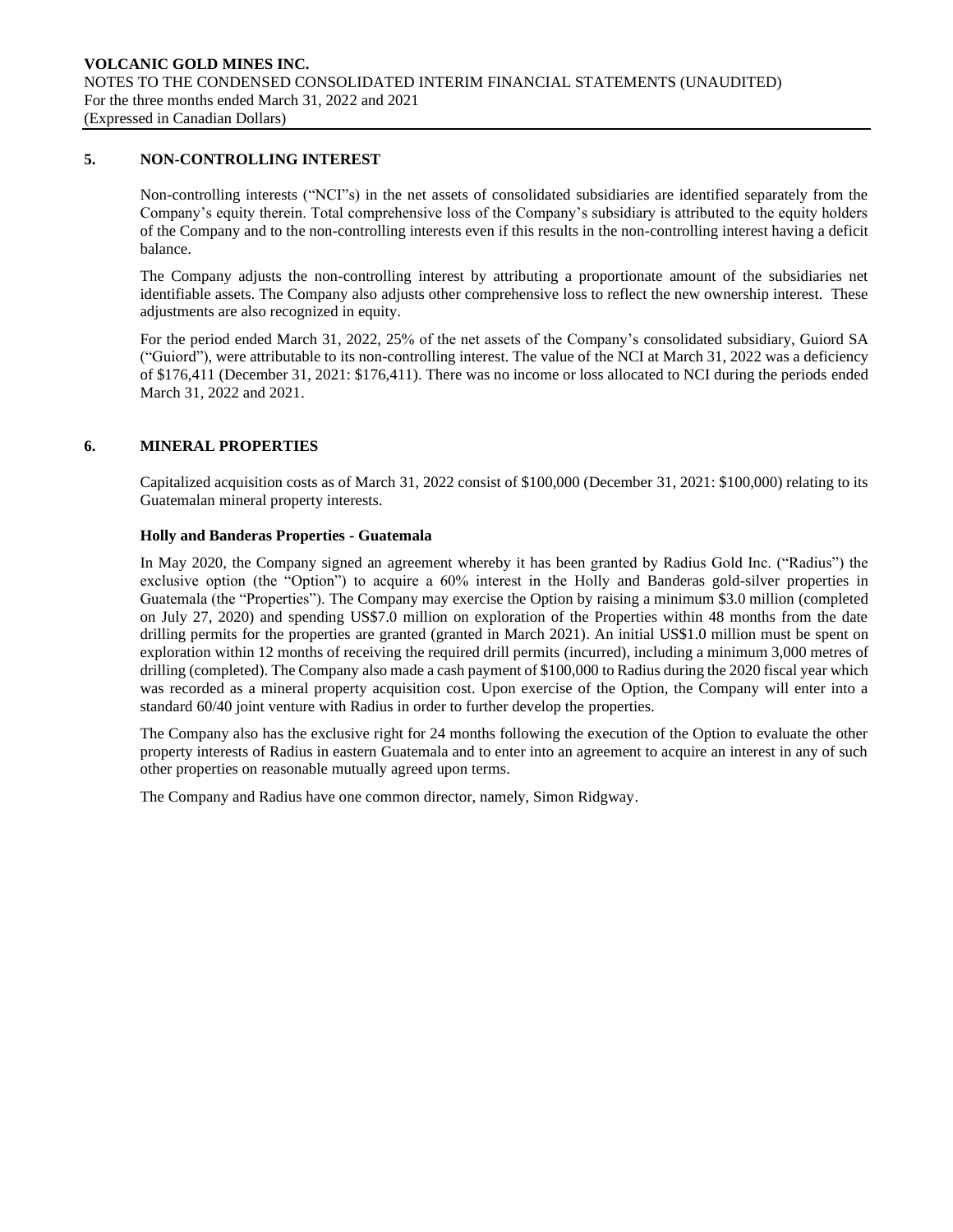# **7. EXPLORATION EXPENDITURES**

During the periods ended March 31, 2022 and 2021, the Company incurred the following exploration expenditures on the Holly and Banderas properties:

|                                 | 2022          | 2021          |
|---------------------------------|---------------|---------------|
| Assaying                        | \$<br>59,133  | \$<br>7,037   |
| Community relations             | 33,934        | 7,494         |
| Drilling                        | 102,479       |               |
| Environmental                   | 703           | 16,906        |
| Field expenses                  | 68,381        | 36,601        |
| Geological and other consulting | 209,550       | 189,184       |
| Legal and accounting            | 20,767        | 3,688         |
| Licenses, permitting and taxes  | 3,214         |               |
| Office and administration       | 56,791        | 56,823        |
| Project management              | 23,734        | 27,928        |
| Salaries and benefits           | 48,364        | 26,607        |
| Travel                          | 33,981        | 38,619        |
|                                 | \$<br>661.031 | \$<br>410.887 |

# **8. RELATED PARTY TRANSACTIONS**

The Company had transactions during the periods ended March 31, 2022 and 2021 with related parties consisting of directors, officers and the following companies with common directors:

| <b>Related party</b>                      | <b>Nature of transactions</b>                    |
|-------------------------------------------|--------------------------------------------------|
| Gold Group Management Inc. ("Gold Group") | Shared office and administrative related charges |
| Mill Street Services Ltd. ("Mill Street") | Consulting services                              |
| Radius                                    | Property transaction and exploration support     |

Balances and transactions with related parties not disclosed elsewhere in these condensed consolidated interim financial statements are as follows:

a) During the periods ended March 31, 2022 and 2021, the Company reimbursed Gold Group, a private company controlled by Simon Ridgway, a Director and Chief Executive Officer of the Company, for the following costs:

|                                      | Three months ended March 31, |        |    |        |  |
|--------------------------------------|------------------------------|--------|----|--------|--|
|                                      |                              | 2022   |    | 2021   |  |
| General and administrative expenses: |                              |        |    |        |  |
| Office and administration            | \$                           | 14,719 | \$ | 15,299 |  |
| Salaries and benefits                |                              | 30,820 |    | 23,907 |  |
| Shareholder communications           |                              | 3.281  |    | 812    |  |
| Transfer agent and regulatory fees   |                              | 525    |    | 3,998  |  |
| Travel and accommodation             |                              | 3,574  |    | 537    |  |
|                                      | \$                           | 52.919 | \$ | 44,553 |  |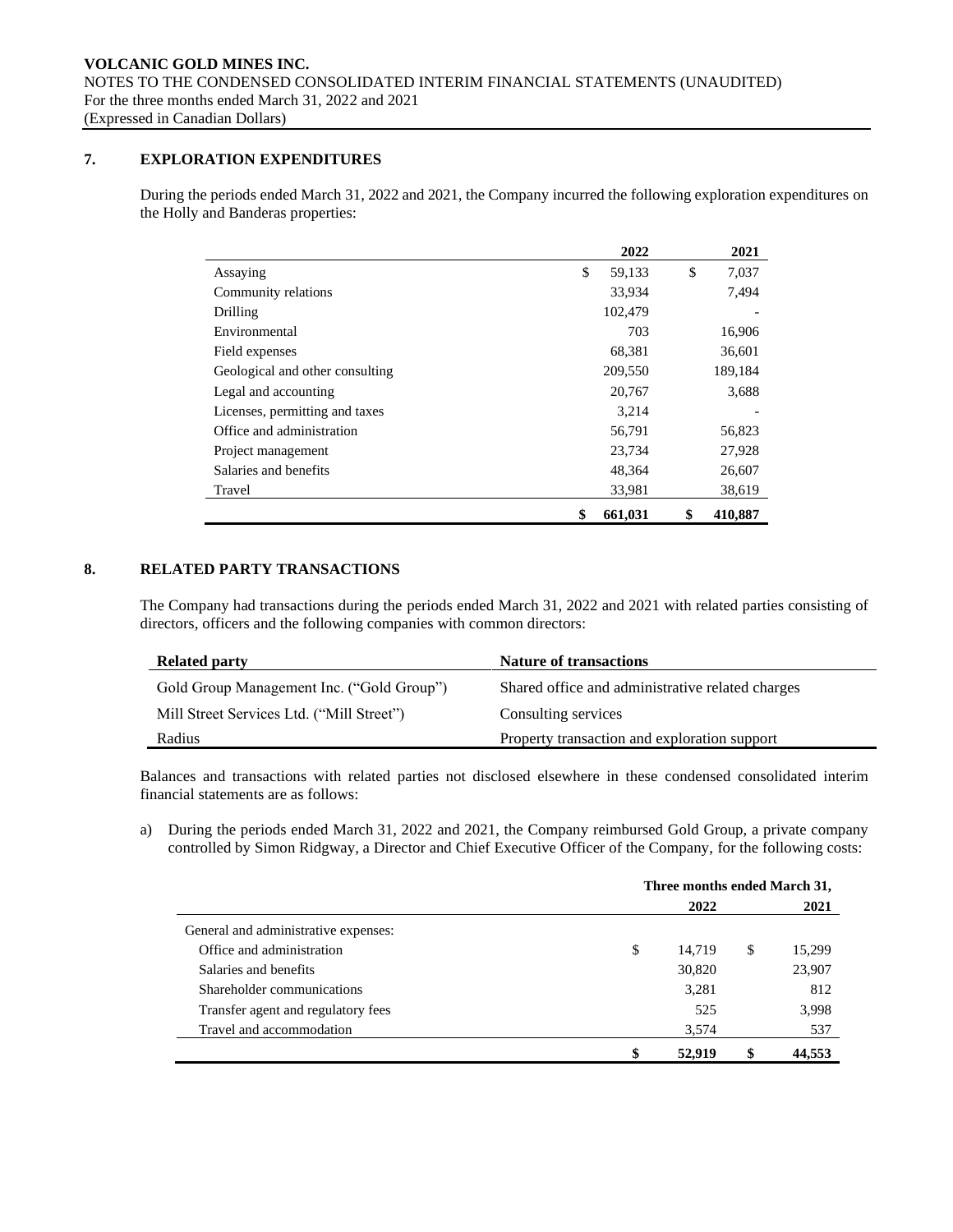## **8. RELATED PARTY TRANSACTIONS** (cont'd)

Gold Group is reimbursed by the Company for certain shared costs and other business related expenses paid by Gold Group on behalf of the Company. Salaries and benefits for the periods ended March 31, 2022 and 2021 include those for the Chief Financial Officer and the Corporate Secretary.

- b) Receivables as of March 31, 2022 includes an amount of \$2,347 (December 31, 2021: \$Nil) due from Radius for shared exploration costs.
- c) Prepaid expenses and deposits as of March 31, 2022 includes an amount of \$Nil (December 31, 2021: \$6,825) paid to Gold Group.
- d) Exploration advances to Radius for exploration expenditures to be incurred on the Company's behalf as of March 31, 2022 were \$Nil (December 31, 2021: \$5,271).
- e) Long-term deposits as of March 31, 2022 consists of \$61,000 (December 31, 2021: \$61,000) paid to Gold Group as a deposit pursuant to the Company's office and administrative services agreement with Gold Group.
- f) Included in accounts payable and accrued liabilities as of March 31, 2022 was \$25,055 (December 31, 2021: \$33,260) owing to Gold Group, \$2,000 (December 31, 2021: \$4,000) to Michael Povey, a Director and Chairman of the Company, for consulting fees, \$Nil was owing to Radius (December 31, 2021: \$2,500), and \$Nil (December 31, 2021: \$21,640) was owing to Daniel Brost, the former Vice President of Exploration of the Company, for consulting fees. The amount for Gold Group is due on a monthly basis and secured by a deposit.

The Company has identified certain of its directors and senior officers as its key management personnel. Included for the periods ended March 31, 2022 and 2021 are the following items paid or accrued to key management personnel and/or companies with common directors.

|                                                                  | Three months ended March 31, |         |   |         |
|------------------------------------------------------------------|------------------------------|---------|---|---------|
|                                                                  |                              | 2022    |   | 2021    |
| General and administrative expenses:                             |                              |         |   |         |
| Consulting and management fees                                   | \$                           | 18.000  | S | 18,000  |
| Salaries and benefits                                            |                              | 6,500   |   | 6,417   |
| Share-based payments (value of stock options granted and vested) |                              |         |   | 249,263 |
| Exploration expenditures:                                        |                              |         |   |         |
| Geological and other consulting fees                             |                              | 87,385  |   | 28,500  |
|                                                                  | S                            | 111.885 |   | 302,180 |

Key management compensation includes consulting fees paid to Mill Street, a company controlled by Simon Ridgway, a Director and Chief Executive Officer of the Company.

# **9. SHAREHOLDERS EQUITY**

## **a) Common shares**

The Company is authorized to issue an unlimited number of common and preferred shares without par value.

As at March 31, 2022, 45,551,210 (December 31, 2021: 45,543,710) common shares and nil preferred shares were issued and outstanding.

During the period ended March 31, 2022, a total of 7,500 share purchase warrants were exercised at a price of \$0.30 per share for proceeds of \$2,250.

During the period ended March 31, 2021, a total of 332,600 share purchase warrants were exercised a price of \$0.30 per share for proceeds of \$99,780.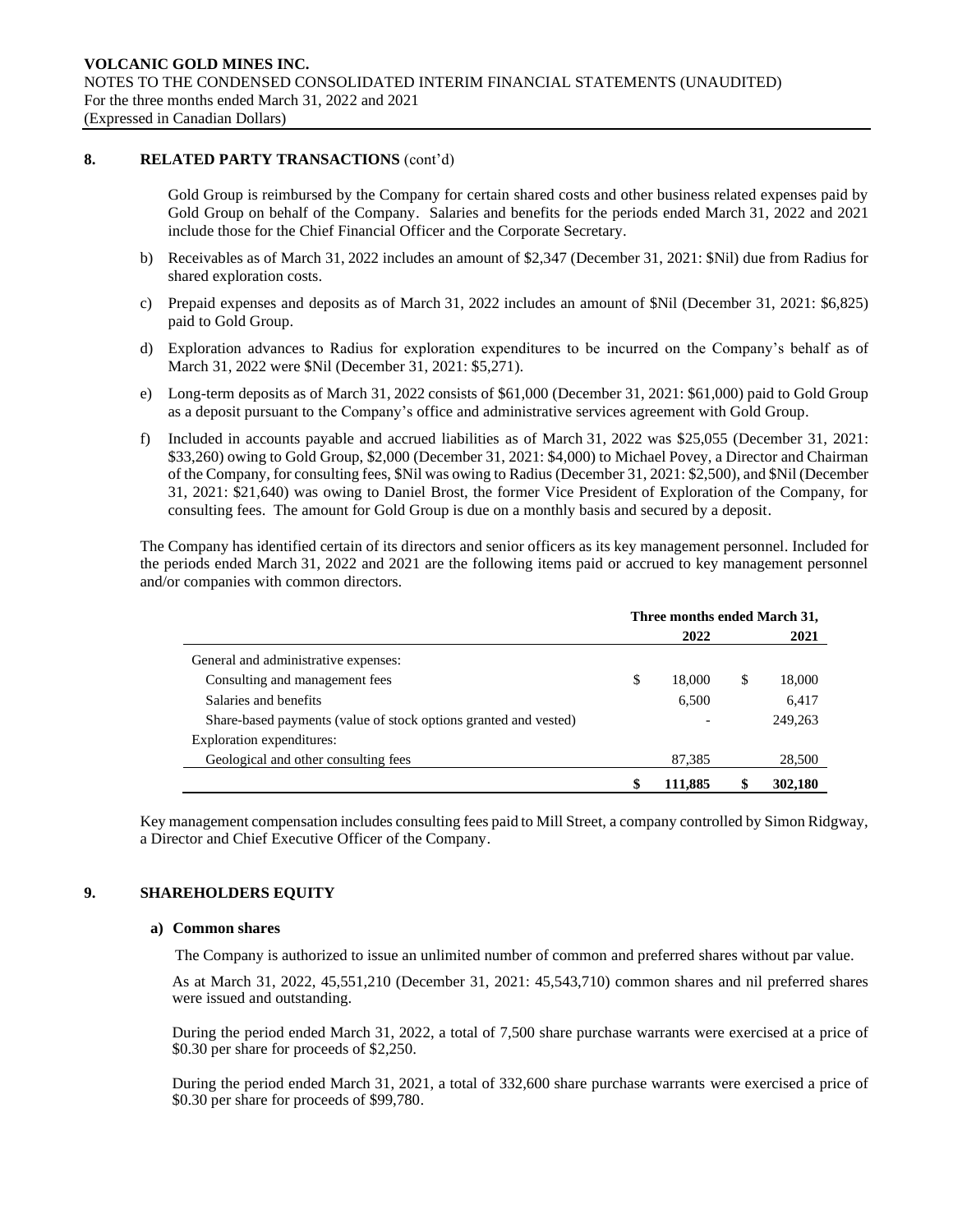## **9. SHAREHOLDERS EQUITY** (cont'd)

## **b) Warrants**

A summary of share purchase warrants activity from January 1, 2021 to March 31, 2022 is as follows:

|                                | Number of<br>warrants | Weighted<br>average<br>exercise price |
|--------------------------------|-----------------------|---------------------------------------|
| Balance, December 31, 2020     | 21,422,364            | \$0.91                                |
| Expired during the year        | (1,276,230)           | \$0.30                                |
| Balance, December 31, 2021     | 20,146,134            | \$0.95                                |
| Exercised during the period    | (7,500)               | \$0.30                                |
| Expired during the period      | (1,851,237)           | \$5.60                                |
| <b>Balance, March 31, 2022</b> | 18,287,397            | \$0.48                                |

Details of warrants outstanding as of March 31, 2022 are:

| <b>Expiry date</b>            | Number of<br>warrants | <b>Exercise</b><br>price |
|-------------------------------|-----------------------|--------------------------|
| April 20, 2022 <sup>(1)</sup> | 241.997               | \$0.70                   |
| July 26, 2022                 | 10,221,100            | \$0.30                   |
| April 20, 2023 <sup>(2)</sup> | 7,831,800             | \$0.70                   |
|                               | 18,287,397            |                          |

(1) Subsequent to March 31, 2022, these warrants expired unexercised.

(2) During the period ended March 31, 2022, the expiry date for  $7,831,800$  warrants was extended by one year to April 20, 2023.

## **c) Compensation options**

During the 2020 fiscal year, a total of 741,870 compensation options with an exercise price of \$0.55 and expiry date of October 20, 2022 were granted. Each compensation option is exercisable to purchase one common share of the Company and one-half of a warrant. Each whole warrant is exercisable to purchase one common share of the Company at \$0.70 until October 20, 2022.

Compensation options outstanding as of March 31, 2022 totaled 741,870 (December 31, 2021: 741,870)

# **10. SHARE-BASED PAYMENTS**

## **Option Plan Details**

The Company has a stock option plan whereby options may be granted to directors, employees, consultants, and certain other service providers to encourage ownership of the Company's common shares. The Company may grant options for up to 10% of the issued and outstanding common shares. The term of any option granted under the plan may not exceed 10 years. The vesting periods for all options granted pursuant to the plan will be determined at the discretion of the Board of Directors at the time of the grant. The number of options granted to any one person may not exceed 5% of the outstanding listed common shares in a 12-month period.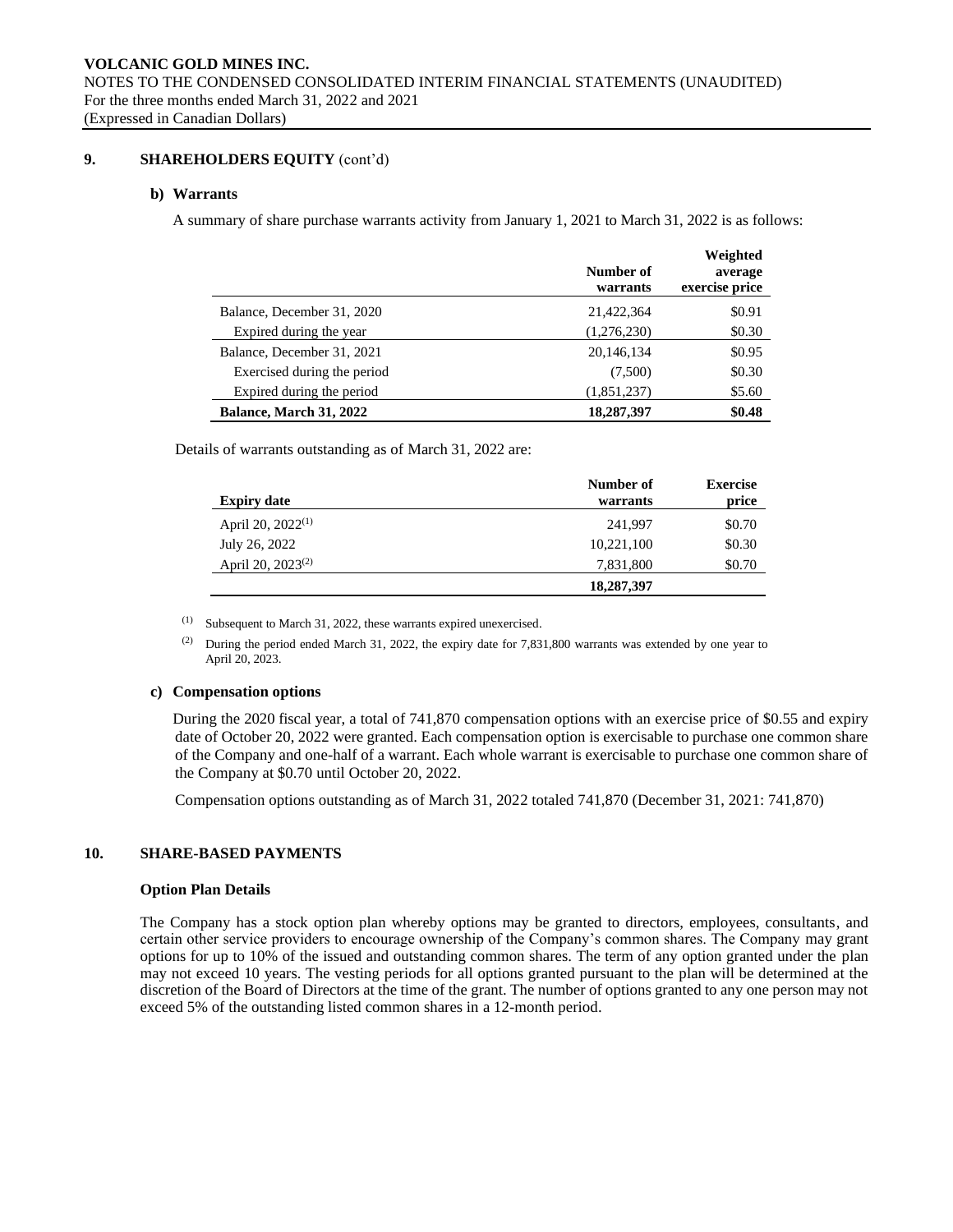# **10. SHARE-BASED PAYMENTS** (cont'd)

The following is a summary of stock option activity during the period ended March 31, 2022:

|                   |                                 |                          | During the period         |                          |                          |                                 |                           |                                  |  |
|-------------------|---------------------------------|--------------------------|---------------------------|--------------------------|--------------------------|---------------------------------|---------------------------|----------------------------------|--|
| <b>Grant date</b> | <b>Expiry date</b>              | <b>Exercise</b><br>price | <b>Opening</b><br>balance | Granted                  | <b>Exercised</b>         | <b>Forfeited</b> /<br>cancelled | <b>Closing</b><br>balance | <b>Vested and</b><br>exercisable |  |
| Oct 7, 2020       | Oct 6, 2030                     | \$0.57                   | 2,525,000                 |                          | $\overline{\phantom{a}}$ | (200,000)                       | 2,325,000                 | 2,325,000                        |  |
| Oct 9, 2020       | Oct 8, 2030                     | \$0.57                   | 325,000                   | $\overline{\phantom{0}}$ | $\overline{\phantom{a}}$ | $\overline{\phantom{0}}$        | 325,000                   | 325,000                          |  |
| Jan 28, 2021      | Jan 27, 2031                    | \$0.57                   | 800,000                   |                          | $\overline{\phantom{a}}$ | $\overline{\phantom{0}}$        | 800,000                   | 800,000                          |  |
| Nov 30, 2021      | Nov 29, 2031                    | \$0.50                   | 800,000                   |                          | $\overline{\phantom{a}}$ | (800,000)                       | $\overline{\phantom{0}}$  |                                  |  |
|                   |                                 |                          | 4,450,000                 |                          | ٠                        | (1,000,000)                     | 3,450,000                 | 3,450,000                        |  |
|                   | Weighted average exercise price |                          | \$0.56                    |                          | -                        | \$0.51                          | \$0.57                    | \$0.57                           |  |

There were no options granted during the period ended March 31, 2022. The weighted average fair value at grant date of 2,850,000 options granted during the period ended March 31, 2021 was \$0.50 per option.

The weighted average remaining contractual life of the options outstanding at March 31, 2022 is 8.60 (December 31, 2021: 9.03) years.

## *Options Issued to Employees*

The fair value at grant date is determined using a Black-Scholes option pricing model that takes into account the exercise price, the term of the option, the impact of dilution, the share price at grant date, the expected price volatility of the underlying share, the expected dividend yield and the risk-free interest rate for the term of the option.

## *Options Issued to Non-Employees*

Options issued to non-employees are measured based on the fair value of the goods or services received, at the date of receiving those goods or services. If the fair value of the goods or services received cannot be estimated reliably, the options are measured by determining the fair value of the options granted using the Black-Scholes option pricing model.

The weighted average model inputs for options granted during the period ended March 31, 2021 included a risk-free interest rate of 0.87%, dividend yield of 0%, volatility of 119% and expected life of ten years.

Option pricing models require the input of highly subjective assumptions including the expected price volatility. Changes in these assumptions can materially affect the fair value estimate.

## **Expenses Arising from Share-based Payment Transactions**

There was no share-based payments expense recorded for the period ended March 31, 2022. Total expenses arising from stock option grants during the period ended March 31, 2021 and recorded as share-based payments expense was \$518,545.

## **11. SEGMENT INFORMATION**

The Company operates in a single reportable operating segment, being the exploration and evaluation of mineral properties. The mineral property interests and substantially all property and equipment are located in Guatemala and substantially all of the exploration expenditures are incurred in Guatemala. Substantially all of the Company's other assets and expenditures are located and incurred in Canada.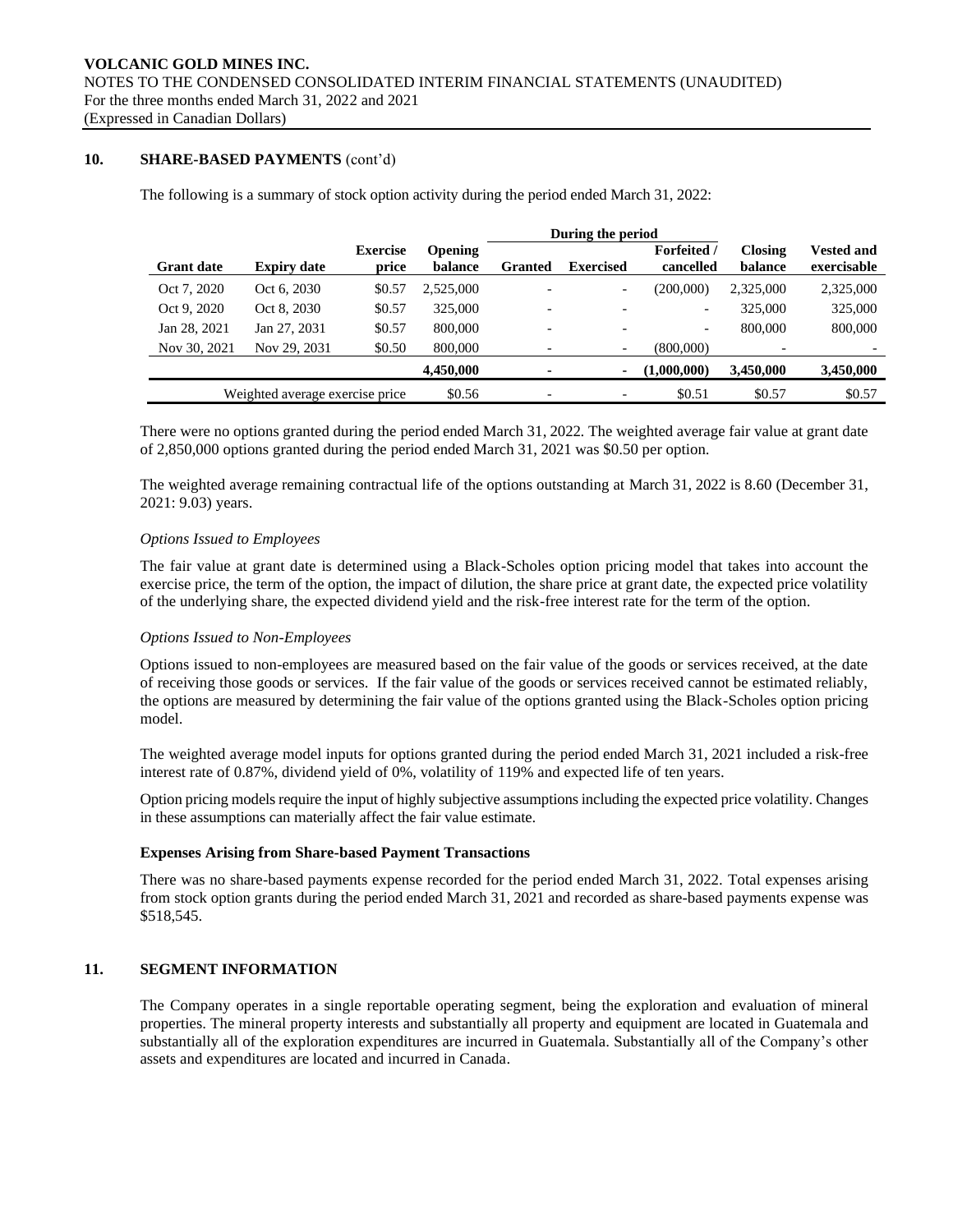## **12. FINANCIAL AND CAPITAL RISK MANAGEMENT**

Financial assets and liabilities are classified in the in the fair value hierarchy according to the lowest level of input that is significant to the fair value measurement. Assessment of the significant of a particular input to the fair value measurement requires judgement and may affect placement within the fair value hierarchy levels. The hierarchy is as follows:

- Level 1: quoted prices (unadjusted) in active markets for identical assets or liabilities.
- Level 2: inputs other than quotes prices included in Level 1 that are observable for the asset or liability, either directly (i.e., as prices) or indirectly (i.e., derived from prices).
- Level 3: inputs for the asset or liability that are not based on observable market data (unobservable inputs).

The carrying value of receivables, deposits and accounts payable and accrued liabilities approximates fair value due to the short-term nature of the financial instruments. Cash is valued at a level 1 fair value measurement and is classified as fair value through profit or loss. Receivables and long-term deposits are classified as amortized cost. Accounts payable and accrued liabilities are classified as amortized cost.

## **Risk management**

The Company is exposed to varying degrees to a variety of financial instrument related risks:

## *Credit risk*

Credit risk is the risk of an unexpected loss if a customer or third party to a financial instrument fails to meet its contractual obligations.

The Company's cash is held at large Canadian financial institution in interest bearing accounts. The Company has no investment in asset backed commercial paper.

## *Liquidity risk*

Liquidity risk is the risk that the Company will not be able to meet its financial obligations as they fall due.

The Company manages liquidity risk through its capital management as outlined below. Accounts payable and accrued liabilities are due within one year.

## *Market risk*

Market risk is the risk of loss that may arise from changes in market factors such as interest rates, foreign exchange rates, and commodity and equity prices.

a) Interest rate risk

The Company's exposure to interest rate risk arises from the interest rate impact on cash. The Company's practice has been to invest cash at floating rates of interest, in order to maintain liquidity, while achieving a satisfactory return for shareholders. There is minimal risk that the Company would recognize any loss as a result of a decrease in the fair value of any guaranteed bank investment certificates included in cash as they are generally held with large financial institutions. As at March 31, 2022, the Company is not exposed to significant interest rate risk.

b) Foreign currency risk

The Company is exposed to financial risk related to the fluctuation of foreign currency rates. The Company operates in Canada and Guatemala. A substantial portion of the Company's expenses are incurred in US dollars and Guatemalan quetzals. A significant change in the currency exchange rate between the Canadian dollar relative to the US dollar and quetzal could have an effect on the Company's results of operations, financial position or cash flows. The Company has not hedged its exposure to currency fluctuations. As at March 31, 2022, the Company is exposed to currency risk through the following financial assets and liabilities denominated in currencies other than the Canadian dollar: